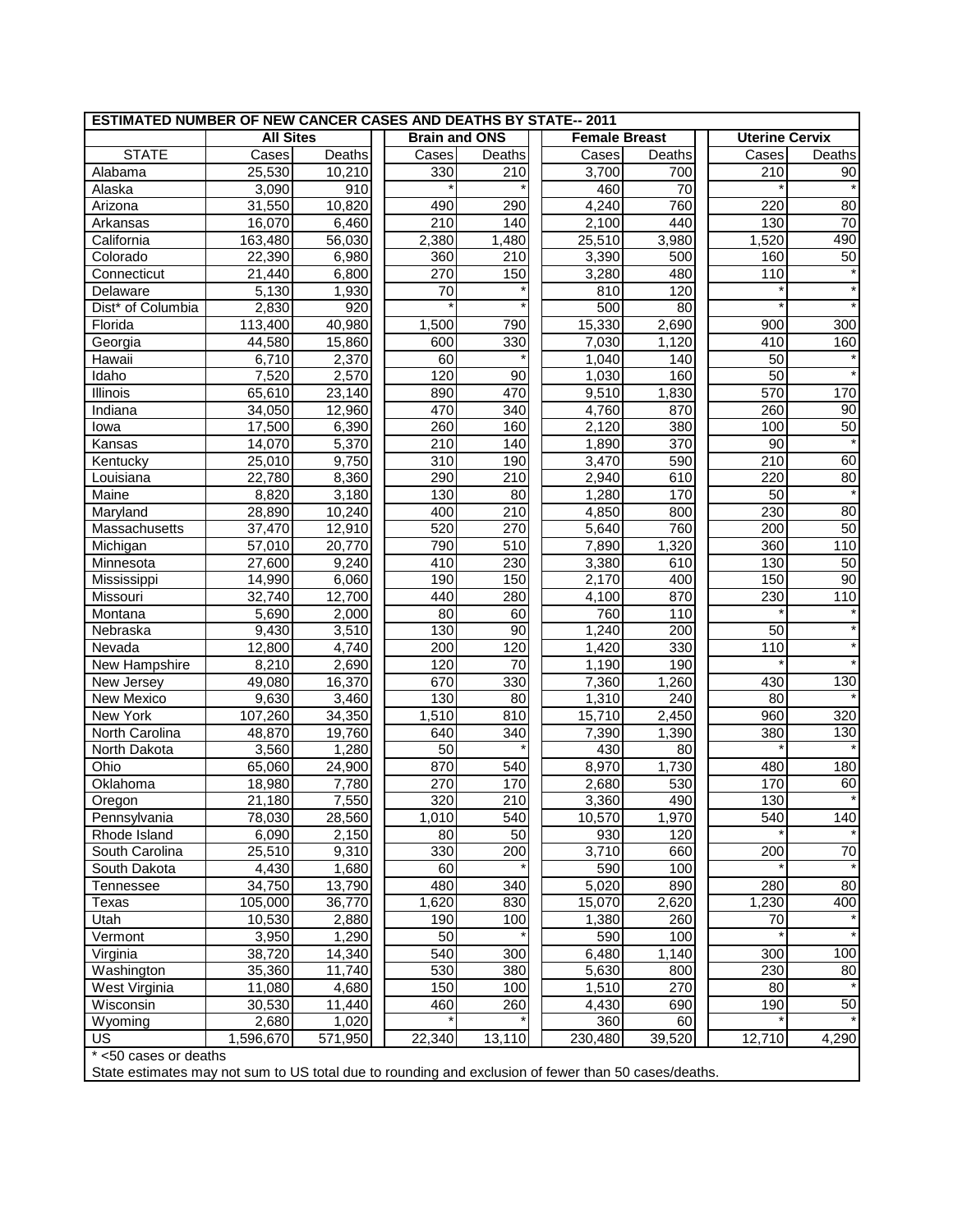| <b>ESTIMATED NUMBER OF NEW CANCER CASES AND DEATHS BY STATE-- 2011</b> |                           |        |           |        |  |               |        |                  |        |
|------------------------------------------------------------------------|---------------------------|--------|-----------|--------|--|---------------|--------|------------------|--------|
|                                                                        | <b>Colon &amp; Rectum</b> |        | Esophagus |        |  | <b>Kidney</b> |        | Larynx           |        |
| <b>STATE</b>                                                           | Cases                     | Deaths | Cases     | Deaths |  | Cases         | Deaths | Cases            | Deaths |
| Alabama                                                                | 2,310                     | 930    | 260       | 220    |  | 950           | 210    | 280              | 70     |
| Alaska                                                                 | 260                       | 80     |           |        |  | 120           |        |                  |        |
| Arizona                                                                | 2,620                     | 1,020  | 330       | 310    |  | 1,200         | 280    | 200              | 70     |
| Arkansas                                                               | 1,550                     | 580    | 150       | 140    |  | 640           | 140    | 170              |        |
| California                                                             | 13,880                    | 4,780  | 1,450     | 1,170  |  | 5,610         | 1,280  | 830              | 300    |
| Colorado                                                               | 1,780                     | 650    | 230       | 200    |  | 820           | 180    | 110              |        |
| Connecticut                                                            | 1,680                     | 500    | 240       | 180    |  | 750           | 120    | 140              |        |
| Delaware                                                               | 430                       | 160    | 60        |        |  | 190           | 50     |                  |        |
| Dist* of Columbia                                                      | 240                       | 90     |           |        |  | 100           |        |                  |        |
| Florida                                                                | 10,180                    | 3,370  | 1,230     | 1,050  |  | 4,170         | 880    | 1,070            | 320    |
| Georgia                                                                | 3,940                     | 1,420  | 430       | 370    |  | 1,640         | 350    | 440              | 100    |
| Hawaii                                                                 | 670                       | 220    | 60        | 50     |  | 200           |        |                  |        |
| Idaho                                                                  | 620                       | 210    | 80        | 80     |  | 280           | 70     | 50               |        |
| Illinois                                                               | 6,240                     | 2,190  | 740       | 620    |  | 2,690         | 520    | 540              | 150    |
| Indiana                                                                | 3,290                     | 1,090  | 400       | 350    |  | 1,380         | 300    | 310              | 90     |
| lowa                                                                   | 1,670                     | 600    | 200       | 190    |  | 700           | 190    | 140              |        |
| Kansas                                                                 | 1,300                     | 480    | 150       | 130    |  | 550           | 140    | 100              |        |
| Kentucky                                                               | 2,420                     | 850    | 250       | 240    |  | 1,000         | 220    | 290              | 70     |
| Louisiana                                                              | 2,220                     | 900    | 210       | 190    |  | 1,040         | 240    | 260              | 60     |
| Maine                                                                  | 770                       | 260    | 130       | 120    |  | 330           | 70     | 80               |        |
| Maryland                                                               | 2,470                     | 920    | 340       | 250    |  | 1,100         | 220    | 240              | 80     |
| Massachusetts                                                          | 3,000                     | 980    | 480       | 420    |  | 1,370         | 260    | 250              | 70     |
| Michigan                                                               | 4,800                     | 1,670  | 670       | 560    |  | 2,110         | 430    | 480              | 150    |
| Minnesota                                                              | 2,110                     | 750    | 330       | 270    |  | 1,020         | 240    | 190              | 60     |
| Mississippi                                                            | 1,520                     | 620    | 150       | 140    |  | 640           | 150    | 180              | 50     |
| Missouri                                                               | 3,150                     | 1,060  | 370       | 310    |  | 1,340         | 290    | 300              | 70     |
| Montana                                                                | 480                       | 170    | 70        | 60     |  | 200           | 50     |                  |        |
| Nebraska                                                               | 930                       | 350    | 100       | 90     |  | 370           | 90     | 70               |        |
| Nevada                                                                 | 1,080                     | 540    | 120       | 140    |  | 470           | 110    | 80               |        |
| New Hampshire                                                          | 650                       | 200    | 110       | 100    |  | 290           | 60     | 70               |        |
| New Jersey                                                             | 4,290                     | 1,510  | 470       | 400    |  | 1,830         | 270    | $\overline{310}$ | 100    |
| New Mexico                                                             | 820                       | 340    | 100       | 90     |  | 380           | 100    | 60               |        |
| New York                                                               | 9,480                     | 2,890  | 1,140     | 930    |  | 4,050         | 700    | 800              | 210    |
| North Carolina                                                         | 4,200                     | 1,480  | 510       | 400    |  | 2,010         | 430    | 470              | 130    |
| North Dakota                                                           | 340                       | 110    |           |        |  | 130           |        |                  |        |
| Ohio                                                                   | 5,850                     | 2,170  | 750       | 730    |  | 2,420         | 600    | 570              | 180    |
| Oklahoma                                                               | 1,800                     | 690    | 210       | 200    |  | 760           | 210    | 170              | 50     |
| Oregon                                                                 | 1,730                     | 700    | 250       | 240    |  | 730           | 160    | 120              |        |
| Pennsylvania                                                           | 7,360                     | 2,440  | 870       | 850    |  | 2,880         | 600    | 640              | 180    |
| Rhode Island                                                           | 510                       | 140    | 80        | 70     |  | 230           | 50     | 50               |        |
| South Carolina                                                         | 2,100                     | 740    | 270       | 230    |  | 1,010         | 210    | 270              | 70     |
| South Dakota                                                           | 460                       | 150    | 50        | 50     |  | 190           |        |                  |        |
| Tennessee                                                              | 3,170                     | 1,170  | 340       | 290    |  | 1,380         | 290    | 370              | 110    |
| Texas                                                                  | 9,560                     | 3,230  | 1,000     | 830    |  | 4,750         | 1,080  | 820              | 210    |
| Utah                                                                   | 760                       | 250    | 90        | 80     |  | 330           | 70     |                  |        |
| Vermont                                                                | 320                       | 110    | 50        |        |  | 130           |        |                  |        |
| Virginia                                                               | 3,420                     | 1,270  | 410       | 340    |  | 1,480         | 310    | 320              | 70     |
| Washington                                                             | 2,720                     | 960    | 390       | 360    |  | 1,260         | 300    | 200              | $70\,$ |
| West Virginia                                                          | 1,140                     | 420    | 130       | 120    |  | 430           | 100    | 130              |        |
| Wisconsin                                                              | 2,690                     | 860    | 420       | 340    |  | 1,180         | 270    | 250              | $70\,$ |
| Wyoming                                                                | 230                       | 110    |           |        |  | 90            |        |                  |        |
| <b>US</b>                                                              | 141,210                   | 49,380 | 16,980    | 14,710 |  | 60,920        | 13,120 | 12,740           | 3,560  |
| * <50 cases or deaths                                                  |                           |        |           |        |  |               |        |                  |        |
|                                                                        |                           |        |           |        |  |               |        |                  |        |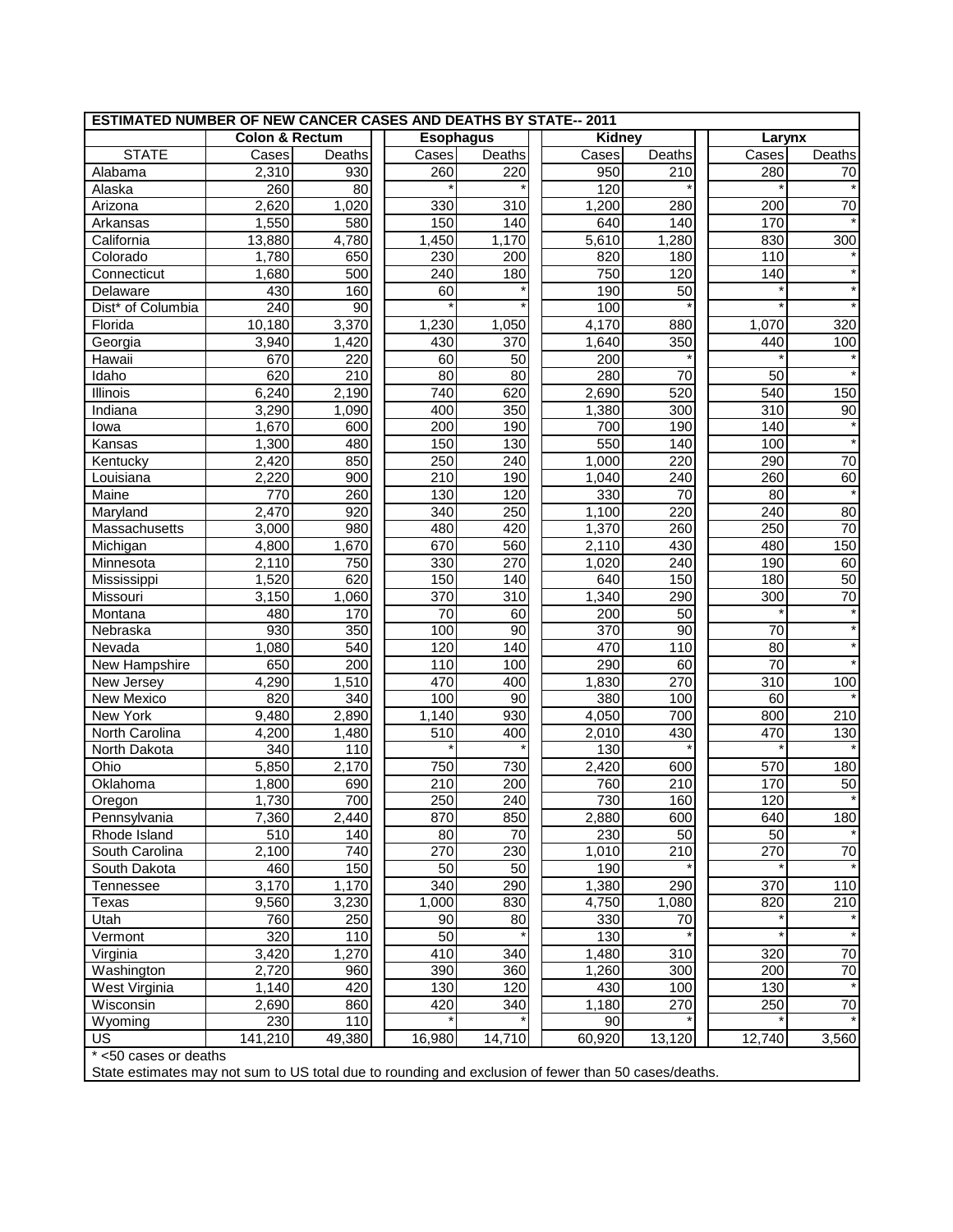| ESTIMATED NUMBER OF NEW CANCER CASES AND DEATHS BY STATE-- 2011 |          |        |                 |                 |  |                 |                  |          |                  |
|-----------------------------------------------------------------|----------|--------|-----------------|-----------------|--|-----------------|------------------|----------|------------------|
|                                                                 | Leukemia |        | Liver           |                 |  | Lung & Bronchus |                  | Melanoma |                  |
| <b>STATE</b>                                                    | Cases    | Deaths | Cases           | Deaths          |  | Cases           | Deaths           | Cases    | Deaths           |
| Alabama                                                         | 590      | 350    | 330             | 320             |  | 4,240           | 3,210            | 1,260    | 150              |
| Alaska                                                          | 80       |        | $\overline{70}$ |                 |  | 380             | 250              | 90       |                  |
| Arizona                                                         | 780      | 420    | 500             | 400             |  | 3,820           | 2,660            | 1,330    | 200              |
| Arkansas                                                        | 420      | 240    | 210             | 210             |  | 2,660           | 2,030            | 500      | 80               |
| California                                                      | 4,760    | 2,200  | 3,860           | 2,700           |  | 17,660          | 12,450           | 8,250    | 850              |
| Colorado                                                        | 710      | 300    | 340             | 240             |  | 2,250           | 1,690            | 1,130    | 150              |
| Connecticut                                                     | 520      | 260    | 300             | 220             |  | 2,680           | 1,750            | 1,060    | $\overline{1}10$ |
| Delaware                                                        | 120      | 60     | 80              | 60              |  | 780             | 590              | 240      |                  |
| Dist <sup>*</sup> of Columbia                                   | 70       |        | $\overline{70}$ |                 |  | 360             | $\overline{210}$ | 70       |                  |
| Florida                                                         | 3,440    | 1,570  | 1,860           | 1,410           |  | 17,150          | 11,460           | 5,260    | 720              |
| Georgia                                                         | 1,130    | 560    | 630             | 450             |  | 6,410           | 4,670            | 2,120    | 210              |
| Hawaii                                                          | 170      | 80     | 200             | 120             |  | 780             | 580              | 340      |                  |
| Idaho                                                           | 240      | 120    | 80              | $\overline{70}$ |  | 870             | 630              | 340      | 50               |
| Illinois                                                        | 1,870    | 900    | 1,010           | 710             |  | 9,210           | 6,420            | 2,340    | 350              |
| Indiana                                                         | 970      | 520    | 430             | 350             |  | 5,520           | 4,020            | 1,410    | 210              |
| lowa                                                            | 580      | 300    | 200             | 170             |  | 2,480           | 1,770            | 890      | 80               |
| Kansas                                                          | 430      | 300    | 180             | 150             |  | 1,990           | 1,600            | 710      | 100              |
| Kentucky                                                        | 650      | 320    | 290             | 250             |  | 4,860           | 3,420            | 1,510    | 170              |
| Louisiana                                                       | 620      | 300    | 400             | 360             |  | 3,630           | 2,480            | 630      | 100              |
| Maine                                                           | 260      | 110    | 100             | 90              |  | 1,400           | 960              | 400      | 50               |
| Maryland                                                        | 700      | 390    | 500             | 380             |  | 3,960           | 2,720            | 1,330    | 160              |
| Massachusetts                                                   | 970      | 470    | 600             | 460             |  | 4,970           | 3,490            | 1,740    | 210              |
| Michigan                                                        | 1,630    | 820    | 790             | 610             |  | 8,140           | 5,830            | 2,470    | 270              |
| Minnesota                                                       | 820      | 390    | 420             | 290             |  | 3,340           | 2,470            | 880      | 120              |
| Mississippi                                                     | 370      | 220    | 200             | 200             |  | 2,430           | 2,010            | 500      | 70               |
| Missouri                                                        | 880      | 510    | 470             | 390             |  | 5,470           | 3,970            | 1,310    | 220              |
| Montana                                                         | 170      | 90     | 50              | 50              |  | 750             | 570              | 190      |                  |
| Nebraska                                                        | 290      | 140    | 110             | 90              |  | 1,270           | 900              | 430      | 50               |
| Nevada                                                          | 290      | 100    | 250             | 190             |  | 1,510           | 1,290            | 410      | 80               |
| New Hampshire                                                   | 210      | 100    | 100             | 80              |  | 1,110           | 770              | 410      | 50               |
| New Jersey                                                      | 1,360    | 610    | 810             | 470             |  | 6,210           | 4,160            | 2,430    | 250              |
| New Mexico                                                      | 320      | 120    | 210             | 160             |  | 980             | 800              | 400      | 60               |
| New York                                                        | 3,070    | 1,350  | 2,170           | 1,310           |  | 14,200          | 8,580            | 3,750    | 440              |
| North Carolina                                                  | 1,230    | 660    | 660             | 520             |  | 7,300           | 5,770            | 2,300    | 290              |
| North Dakota                                                    | 100      | 50     |                 |                 |  | 420             | 310              | 130      |                  |
| Ohio                                                            | 1,690    | 910    | 800             | 700             |  | 10,060          | 7,210            | 2,620    | 340              |
| Oklahoma                                                        | 590      | 290    | 270             | 230             |  | 3,270           | 2,390            | 690      | 140              |
| Oregon                                                          | 560      | 280    | 300             | 240             |  | 2,860           | 2,110            | 1,230    | 140              |
| Pennsylvania                                                    | 2,090    | 1,080  | 1,110           | 870             |  | 10,900          | 7,960            | 3,240    | 430              |
| Rhode Island                                                    | 160      | 90     | 100             | 80              |  | 880             | 590              | 270      |                  |
| South Carolina                                                  | 640      | 330    | 340             | 280             |  | 3,900           | 2,910            | 1,200    | 130              |
| South Dakota                                                    | 140      | 70     | 50              | 50              |  | 580             | 450              | 180      |                  |
| Tennessee                                                       | 930      | 490    | 420             | 390             |  | 5,870           | 4,570            | 1,810    | 190              |
| Texas                                                           | 3,280    | 1,410  | 2,390           | 1,730           |  | 13,880          | 9,560            | 3,970    | 570              |
| Utah                                                            | 320      | 140    | 110             | 80              |  | 630             | 490              | 600      | 70               |
| Vermont                                                         | 100      | 60     |                 |                 |  | 530             | 360              | 210      |                  |
| Virginia                                                        | 940      | 500    | 540             | 430             |  | 5,670           | 4,100            | 1,920    | 250              |
| Washington                                                      | 1,060    | 490    | 620             | 460             |  | 4,540           | 3,090            | 2,000    | 220              |
| West Virginia                                                   | 300      | 140    | 130             | 120             |  | 2,080           | 1,480            | 480      | 70               |
| Wisconsin                                                       | 960      | 480    | 430             | 340             |  | 4,020           | 2,940            | 1,160    | 170              |
| Wyoming                                                         | 70       |        |                 |                 |  | 310             | 260              | 110      |                  |
| US                                                              | 44,600   | 21,780 | 26,190          | 19,590          |  | 221,130         | 156,940          | 70,230   | 8,790            |
| * <50 cases or deaths                                           |          |        |                 |                 |  |                 |                  |          |                  |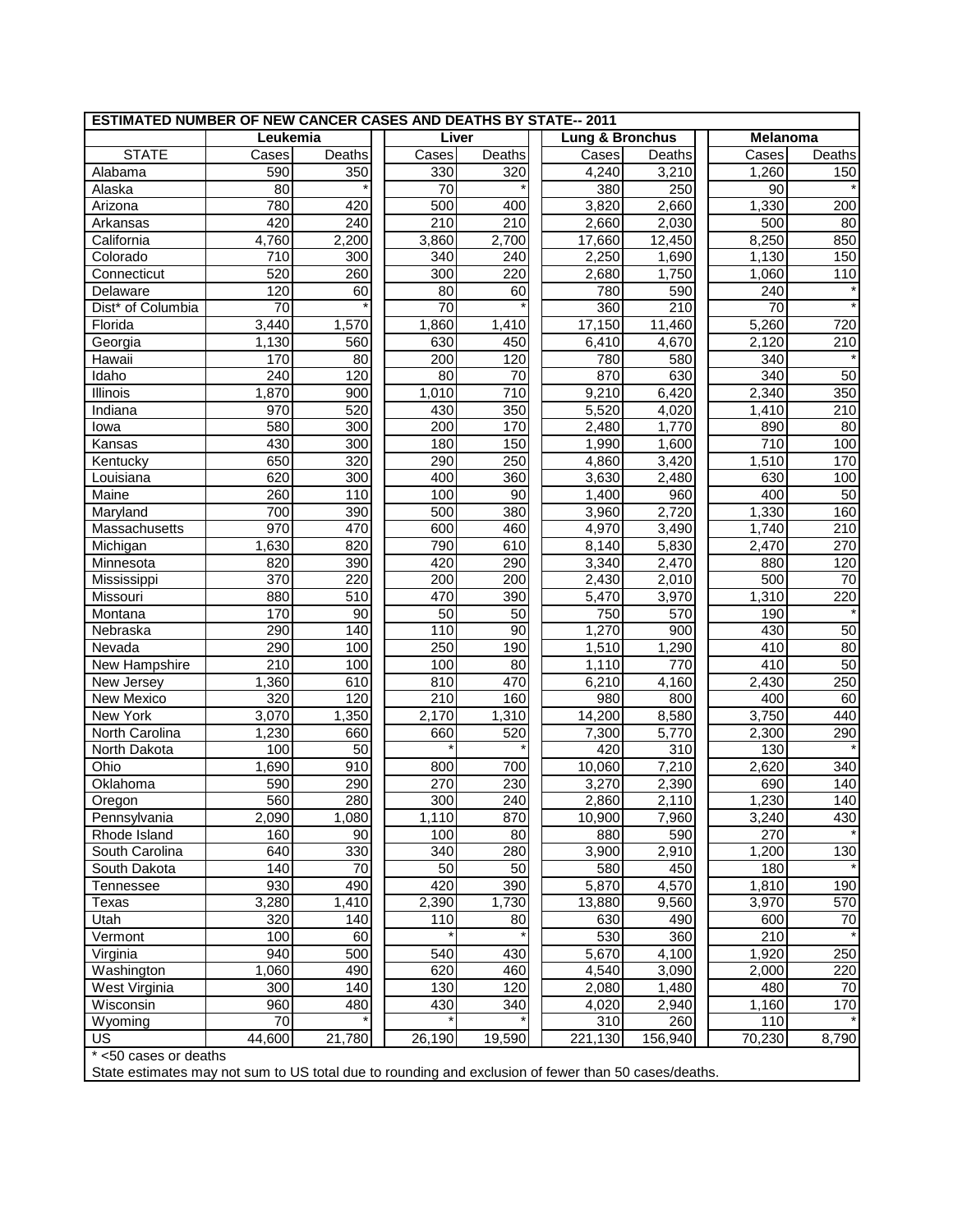| <b>ESTIMATED NUMBER OF NEW CANCER CASES AND DEATHS BY STATE-- 2011</b> |                  |         |                   |                 |  |                    |                  |                      |                 |
|------------------------------------------------------------------------|------------------|---------|-------------------|-----------------|--|--------------------|------------------|----------------------|-----------------|
|                                                                        | <b>Myeloma</b>   |         | Non Hodgkin Lymph |                 |  | <b>Oral Cavity</b> |                  | Ovary                |                 |
| <b>STATE</b>                                                           | Cases            | Deaths  | Cases             | Deaths          |  | Cases              | Deaths           | Cases                | <b>Deaths</b>   |
| Alabama                                                                | 330              | 220     | 960               | 310             |  | 730                | 160              | 330                  | 290             |
| Alaska                                                                 |                  |         | 130               |                 |  | 80                 |                  |                      |                 |
| Arizona                                                                | 340              | 220     | 1,220             | 340             |  | 730                | 140              | 450                  | 330             |
| Arkansas                                                               | $\overline{220}$ | 100     | 650               | 190             |  | 390                | 100              | 200                  | 150             |
| California                                                             | 2,040            | 1,080   | 7,070             | 2,050           |  | 4,060              | 870              | $\overline{2}$ , 350 | 1,630           |
| Colorado                                                               | 260              | 150     | 970               | 290             |  | 510                | 90               | 340                  | 240             |
| Connecticut                                                            | 250              | 130     | 880               | 220             |  | 470                | $\overline{90}$  | 270                  | 190             |
| Delaware                                                               | 60               |         | 200               | 50              |  | 120                |                  | 70                   | 50              |
| Dist* of Columbia                                                      | $\overline{50}$  |         | 100               |                 |  | $\overline{70}$    |                  |                      |                 |
| Florida                                                                | 1,380            | 680     | 4,720             | 1,310           |  | 3,250              | 570              | 1,630                | 1,020           |
| Georgia                                                                | 590              | 280     | 1,670             | 500             |  | 1,260              | 230              | 620                  | 440             |
| Hawaii                                                                 | $\overline{70}$  |         | 230               | 90              |  | 170                |                  | 80                   | 60              |
| Idaho                                                                  | 90               | 50      | 310               | 90              |  | 180                |                  | 100                  | 70              |
| Illinois                                                               | 890              | 420     | 2,640             | 680             |  | 1,580              | 310              | 900                  | 640             |
| Indiana                                                                | 400              | 230     | 1,390             | 420             |  | 830                | 170              | 450                  | 350             |
| lowa                                                                   | 230              | 120     | 770               | 290             |  | 430                | 100              | 240                  | 190             |
| Kansas                                                                 | 180              | 120     | 620               | 190             |  | 320                | 50               | 190                  | 150             |
| Kentucky                                                               | 290              | 150     | 1,040             | 300             |  | 660                | 130              | 310                  | 220             |
| Louisiana                                                              | 350              | 130     | 930               | 270             |  | 570                | 140              | 270                  | 220             |
| Maine                                                                  | 110              | 60      | 370               | $\overline{80}$ |  | 220                |                  | 110                  | $\overline{80}$ |
| Maryland                                                               | 390              | 220     | 1,130             | 300             |  | 730                | 140              | 410                  | 270             |
| Massachusetts                                                          | 440              | 230     | 1,550             | 360             |  | 910                | 190              | 510                  | 370             |
| Michigan                                                               | 730              | 370     | 2,330             | 660             |  | 1,370              | $\overline{310}$ | 790                  | 560             |
| Minnesota                                                              | 340              | 200     | 1,140             | 310             |  | 570                | 120              | 400                  | 250             |
| Mississippi                                                            | 210              | 110     | 550               | 190             |  | 430                | 100              | 170                  | 150             |
| Missouri                                                               | 420              | 240     | 1,300             | 450             |  | 810                | 150              | 410                  | 300             |
| Montana                                                                | 70               | $\star$ | 240               | $\overline{80}$ |  | 130                |                  | 80                   | 60              |
| Nebraska                                                               | 130              | 70      | 430               | 140             |  | 200                |                  | 120                  | 90              |
| Nevada                                                                 | 140              | 80      | 440               | 150             |  | 290                | 70               | 160                  | 120             |
| New Hampshire                                                          | 90               | 50      | 330               | 60              |  | 190                |                  | 110                  | 60              |
| New Jersey                                                             | 660              | 290     | 2,140             | 630             |  | 1,070              | 180              | 740                  | 470             |
| New Mexico                                                             | 120              | 50      | 370               | 120             |  | 240                |                  | 140                  | 90              |
| New York                                                               | 1,620            | 610     | 4,650             | 1,470           |  | 2,390              | 410              | 1,580                | 1,000           |
| North Carolina                                                         | 640              | 380     | 1,930             | 550             |  | 1,250              | 220              | 640                  | 460             |
| North Dakota                                                           |                  |         | 150               |                 |  | 80                 |                  |                      |                 |
| Ohio                                                                   | 780              | 450     | 2,660             | 830             |  | 1,460              | 390              | 800                  | 600             |
| Oklahoma                                                               | 260              | 120     | 850               | 280             |  | 470                | 110              | 250                  | 180             |
| Oregon                                                                 | 260              | 160     | 940               | 320             |  | 540                | 100              | 300                  | 240             |
| Pennsylvania                                                           | 990              | 520     | 3,340             | 1,090           |  | 1,740              | 330              | 1,080                | 800             |
| Rhode Island                                                           | 70               |         | 250               | 50              |  | 140                |                  | 80                   | 60              |
| South Carolina                                                         | 340              | 170     | 960               | 300             |  | 690                | 130              | 320                  | 260             |
| South Dakota                                                           | 60               |         | 190               | 80              |  | 100                |                  | 60                   | 50              |
| Tennessee                                                              | 420              | 280     | 1,410             | 470             |  | 910                | 210              | 430                  | 330             |
| <b>Texas</b>                                                           | 1,550            | 720     | 4,520             | 1,060           |  | 2,780              | 530              | 1,420                | 950             |
| Utah                                                                   | 120              | 70      | 440               | 100             |  | 220                |                  | 140                  | 90              |
| Vermont                                                                |                  |         | 160               |                 |  | 90                 |                  | 50                   |                 |
| Virginia                                                               | 480              | 280     | 1,520             | 440             |  | 980                | 170              | 540                  | 410             |
| Washington                                                             | 430              | 190     | 1,610             | 430             |  | 880                | 230              | 510                  | 370             |
| West Virginia                                                          | 130              | 70      | 480               | 190             |  | 280                | 60               | 150                  | 120             |
| Wisconsin                                                              | 380              | 220     | 1,390             | 390             |  | 800                | 150              | 520                  | 330             |
| Wyoming                                                                |                  |         | 120               | 50              |  | 70                 |                  |                      |                 |
| US                                                                     | 20,520           | 10,610  | 66,360            | 19,320          |  | 39,400             | 7,900            | 21,990               | 15,460          |
| * <50 cases or deaths                                                  |                  |         |                   |                 |  |                    |                  |                      |                 |
|                                                                        |                  |         |                   |                 |  |                    |                  |                      |                 |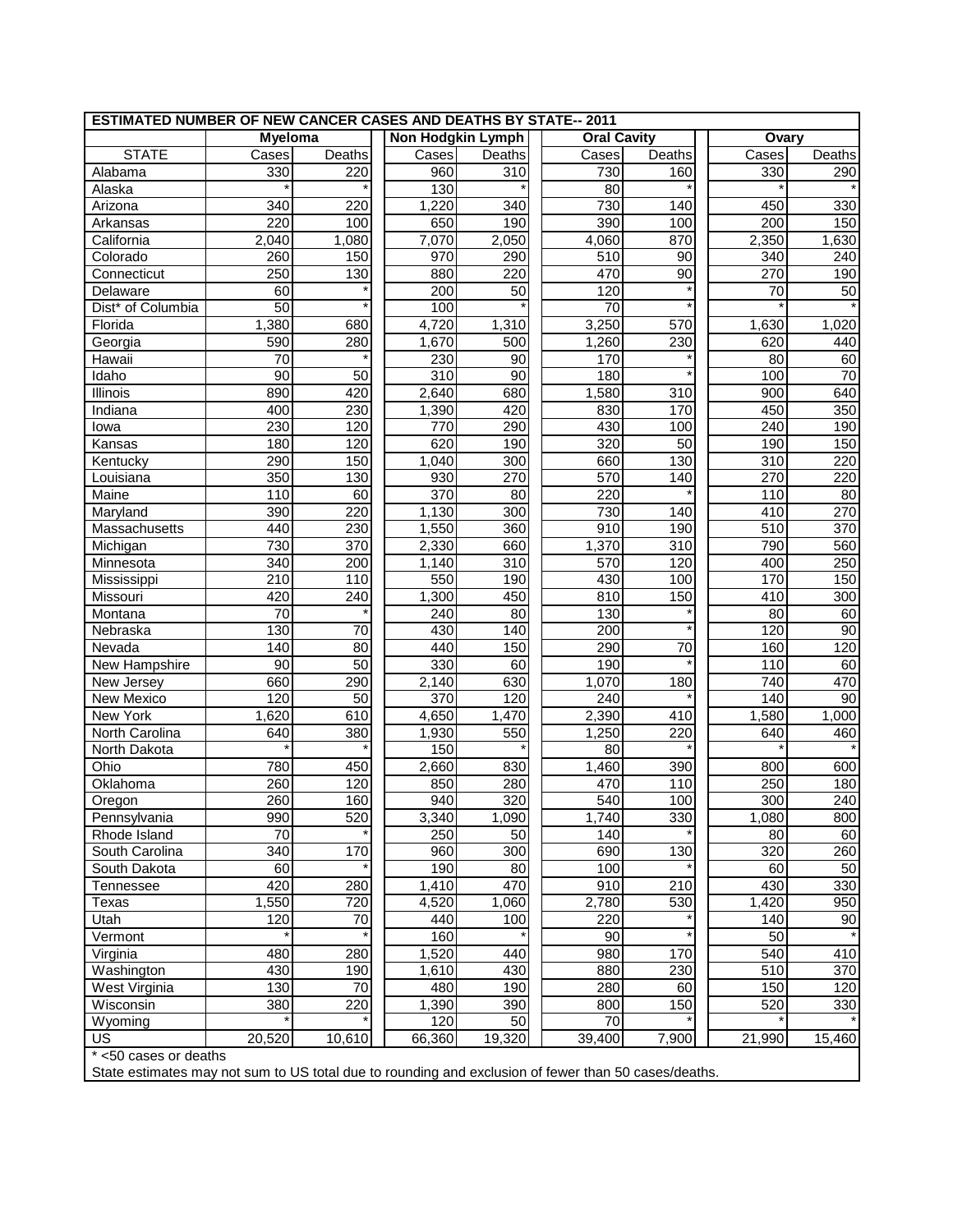| <b>ESTIMATED NUMBER OF NEW CANCER CASES AND DEATHS BY STATE-- 2011</b>                              |                 |        |                 |                    |                |        |                 |                        |                 |
|-----------------------------------------------------------------------------------------------------|-----------------|--------|-----------------|--------------------|----------------|--------|-----------------|------------------------|-----------------|
|                                                                                                     | <b>Pancreas</b> |        | <b>Prostate</b> |                    | <b>Stomach</b> |        |                 | <b>Urinary Bladder</b> |                 |
| <b>STATE</b>                                                                                        | Cases           | Deaths | Cases           | Deaths             |                | Cases  | Deaths          | Cases                  | Deaths          |
| Alabama                                                                                             | 720             | 600    | 3,680           | 710                |                | 310    | 170             | 930                    | 220             |
| Alaska                                                                                              | 70              | 60     | 490             |                    |                |        |                 | 130                    |                 |
| Arizona                                                                                             | 920             | 690    | 4,660           | 640                |                | 390    | 190             | 1,530                  | 300             |
| Arkansas                                                                                            | 470             | 440    | 2,400           | 330                |                | 180    | 90              | 650                    | 130             |
| California                                                                                          | 4,600           | 4,010  | 25,030          | 4,330              |                | 2,780  | 1,490           | 6,810                  | 1,540           |
| Colorado                                                                                            | 580             | 480    | 3,920           | 430                |                | 250    | 120             | 960                    | 190             |
| Connecticut                                                                                         | 590             | 550    | 3,300           | 460                |                | 310    | 150             | 1,050                  | 230             |
| Delaware                                                                                            | 150             | 120    | 840             | 110                |                | 70     |                 | 230                    | 60              |
| Dist <sup>*</sup> of Columbia                                                                       | $\overline{90}$ | 70     | 580             | 80                 |                |        |                 | 90                     |                 |
| Florida                                                                                             | 3,320           | 2,610  | 16,780          | $\overline{2,}160$ |                | 1,530  | 640             | 5,490                  | 1,170           |
| Georgia                                                                                             | 1,070           | 980    | 7,360           | 1,080              |                | 590    | 300             | 1,460                  | 340             |
| Hawaii                                                                                              | 230             | 180    | 850             | 140                |                | 190    | 80              | 230                    | $\overline{50}$ |
| Idaho                                                                                               | 210             | 200    | 1,320           | 210                |                | 80     |                 | 350                    | $\overline{70}$ |
| Illinois                                                                                            | 1,850           | 1,610  | 9,340           | 1,310              |                | 930    | 440             | 2,910                  | 620             |
| Indiana                                                                                             | 880             | 810    | 4,580           | 690                |                | 350    | 180             | 1,440                  | 300             |
| lowa                                                                                                | 450             | 390    | 2,590           | 410                |                | 180    | 90              | 810                    | 160             |
| Kansas                                                                                              | 360             | 340    | 1,870           | 290                |                | 140    | $\overline{70}$ | 580                    | 120             |
| Kentucky                                                                                            | 660             | 550    | 3,220           | 410                |                | 260    | 130             | 1,020                  | 210             |
| Louisiana                                                                                           | 650             | 540    | 3,640           | 480                |                | 330    | 200             | 870                    | 180             |
| Maine                                                                                               | 240             | 200    | 1,240           | 170                |                | 90     | 50              | 500                    | 130             |
| Maryland                                                                                            | 830             | 710    | 5,060           | 770                |                | 390    | 210             | 1,150                  | 260             |
| Massachusetts                                                                                       | 1,030           | 940    | 5,470           | 640                |                | 510    | 180             | 1,870                  | 360             |
| Michigan                                                                                            | 1,560           | 1,360  | 8,940           | 1,150              |                | 700    | 320             | 2,680                  | 540             |
| Minnesota                                                                                           | 730             | 610    | 4,370           | 460                |                | 310    | 140             | 1,100                  | 240             |
| Mississippi                                                                                         | 410             | 360    | 2,150           | 360                |                | 200    | 110             | 520                    | 110             |
| Missouri                                                                                            | 950             | 830    | 4,230           | $\overline{540}$   |                | 330    | 180             | 1,370                  | 300             |
| Montana                                                                                             | 140             | 120    | 1,020           | 140                |                | 60     |                 | 280                    | 60              |
| Nebraska                                                                                            | 230             | 200    | 1,290           | 280                |                | 90     |                 | 410                    | 90              |
| Nevada                                                                                              | 330             | 320    | 1,850           | 310                |                | 180    | 90              | 540                    | 150             |
| New Hampshire                                                                                       | 210             | 200    | 1,200           | 160                |                | 90     |                 | 410                    | 80              |
| New Jersey                                                                                          | 1,400           | 1,140  | 7,840           | 1,100              |                | 810    | 330             | 2,390                  | 500             |
| New Mexico                                                                                          | 270             | 230    | 1,420           | 270                |                | 150    | 90              | 360                    | 80              |
| New York                                                                                            | 3,180           | 2,470  | 15,950          | 1,770              |                | 1,960  | 750             | 5,150                  | 1,020           |
| North Carolina                                                                                      | 1,450           | 1,200  | 7,580           | 990                |                | 590    | 280             | 1,900                  | 410             |
| North Dakota                                                                                        | 110             | 100    | 600             | 80                 |                |        |                 | 170                    |                 |
| Ohio                                                                                                | 1,740           | 1,550  | 9,190           | 1,260              |                | 720    | 360             | 2,890                  | 670             |
| Oklahoma                                                                                            | 480             | 400    | 2,730           | 350                |                | 200    | 100             | 760                    | 190             |
| Oregon                                                                                              | 560             | 540    | 3,250           | 470                |                | 220    | 110             | 1,020                  | 230             |
| Pennsylvania                                                                                        | 2,100           | 2,070  | 11,500          | 1,920              |                | 990    | 480             | 3,920                  | 810             |
| Rhode Island                                                                                        | 160             | 140    | 880             | 80                 |                | 90     |                 | 320                    | 80              |
| South Carolina                                                                                      | 660             | 570    | 4,230           | 550                |                | 320    | 170             | 950                    | 200             |
| South Dakota                                                                                        | 110             | 110    | 670             | 120                |                | 50     |                 | 220                    |                 |
| Tennessee                                                                                           | 880             | 770    | 4,850           | 750                |                | 410    | 210             | 1,350                  | 300             |
| Texas                                                                                               | 2,880           | 2,260  | 15,630          | 2,060              |                | 1,530  | 790             | 3,670                  | 850             |
| Utah                                                                                                | 250             | 200    | 1,890           | 230                |                | 100    |                 | 400                    | 70              |
| Vermont                                                                                             | 90              | 80     | 610             | 60                 |                |        |                 | 190                    | 50              |
| Virginia                                                                                            | 1,030           | 950    | 6,420           | 780                |                | 440    | 260             | 1,500                  | 340             |
| Washington                                                                                          | 930             | 790    | 5,470           | 760                |                | 420    | 200             | 1,640                  | 370             |
| West Virginia                                                                                       | 270             | 220    | 1,510           | 120                |                | 120    | 60              | 510                    | 110             |
| Wisconsin                                                                                           | 870             | 730    | 4,900           | 600                |                | 360    | 150             | 1,450                  | 350             |
| Wyoming                                                                                             | 70              | 70     | 490             | 60                 |                |        |                 | 130                    |                 |
| US                                                                                                  | 44,030          | 37,660 | 240,890         | 33,720             |                | 21,520 | 10,340          | 69,250                 | 14,990          |
| * <50 cases or deaths                                                                               |                 |        |                 |                    |                |        |                 |                        |                 |
| State optimates may not sum to US total due to reunding and evolution of four than 50 cases/doother |                 |        |                 |                    |                |        |                 |                        |                 |